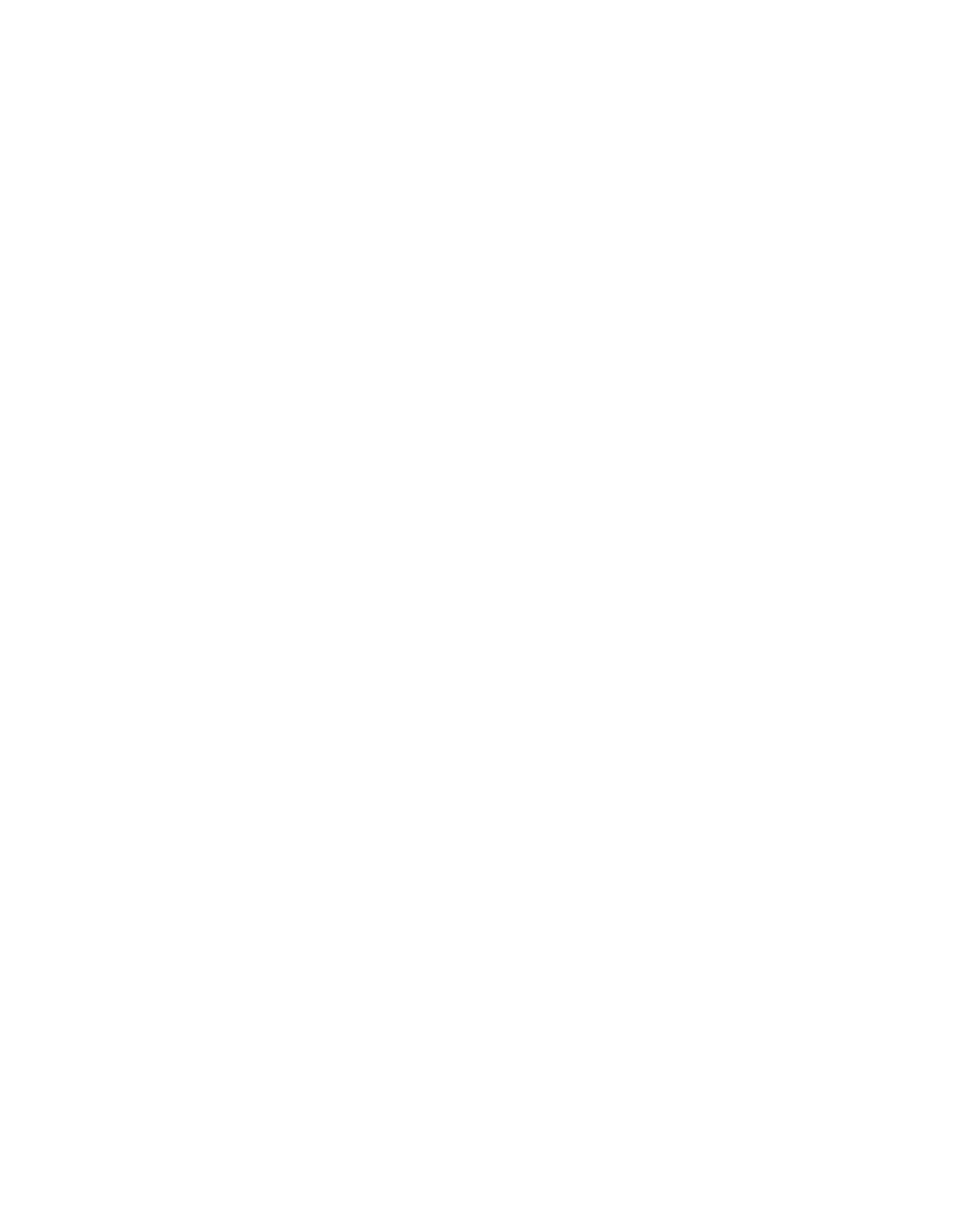## **Here are more decisions your medical decision maker can make:**

## **Start or stop life support treatments, such as:**



**CPR or cardiopulmonary resuscitation**

 $cardio = heart$  pulmonary = lungs resuscitation = try to bring back

#### **This may involve:**

- **•** pressing hard on your chest to try to keep your blood pumping
- **•** electrical shocks to try to jump start your heart
- **•** medicines in your veins



## **Breathing machine or ventilator**

The machine pumps air into your lungs and tries to breathe for you. You are not able to talk when you are on the machine.

#### **Dialysis**

A machine that tries to clean your blood if your kidneys stop working.



#### **Feeding Tube**

A tube used to try to feed you if you cannot swallow. The tube is placed down your throat into your stomach. It can also be placed by surgery.

**Blood and water transfusions** To put blood and water into your body.

**Surgery • Medicines** 

### **End of life care – if you might die soon your medical decision maker can:**

- **•** call in a spiritual leader
- **•** decide if you die at home or in the hospital
- **•** decide about an autopsy and organ donation
- **•** decide where you will be buried or cremated



## **If I sign this form, it will be okay for my medical decision maker to agree to, refuse, or withdraw any of these or other treatments.**

If there are decisions I do not want them to make, I will write them here: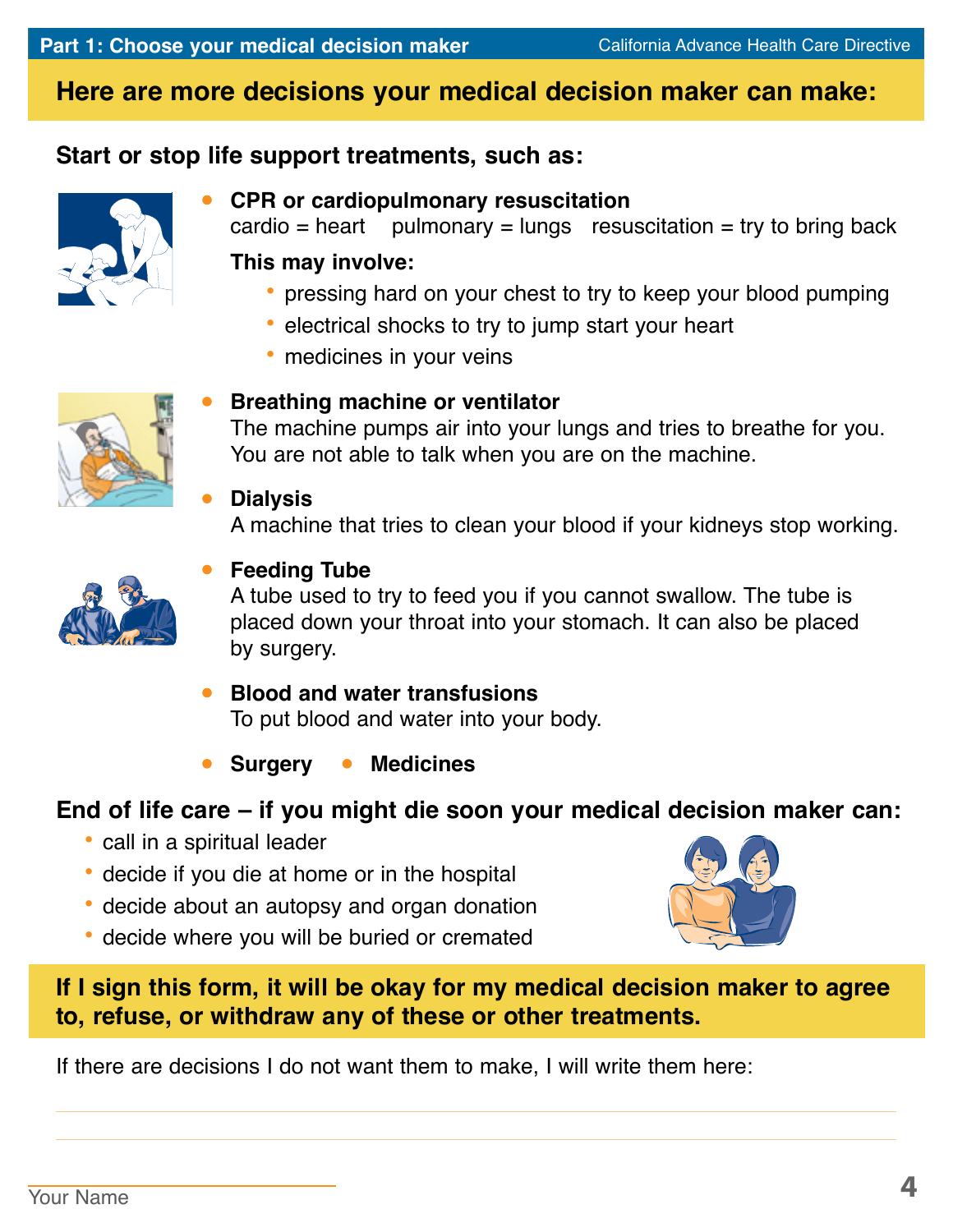## **Your Medical Decision Maker**

first name

address

#### **I want this person to make my medical decisions if I cannot make my own**

last name

| 111911101110 |                                                                                        | 1001 HUHT |              |          |  |  |
|--------------|----------------------------------------------------------------------------------------|-----------|--------------|----------|--|--|
| phone $#1$   | phone $#2$                                                                             |           |              |          |  |  |
| address      |                                                                                        | city      | state        | zip code |  |  |
|              | If the first person cannot do it, then I want this person to make my medical decisions |           |              |          |  |  |
| first name   | last name                                                                              |           |              |          |  |  |
| phone #1     | phone $#2$                                                                             |           | relationship |          |  |  |

city

#### **When can my medical decision maker make decisons for me?**

#### **They can make decisions for me:**

- ONLY after I become too sick and cannot make my own decisions.
- NOW, right after I sign this form.

#### **How do you want your medical decision maker to follow your healthcare wishes?**

#### Put an X next to the **one** sentence you most agree with.

- **Total Flexibility:** It is OK for my decision maker to change any of my medical decisions if my doctors think it is best for me at that time.
- **Some Flexibility:** It is OK for my decision maker to change some of my decisions if the doctors think it is best. But, these are some wishes I NEVER want changed:

**No flexibility:** I want my decision maker to follow my medical wishes exactly, no matter what. It is NOT OK to change my decisions, even if the doctors recommend it.

> **To make your own health care choices go to Part 2 on Page 6. If you are done, you must sign this form on Page 11.**

state

zip code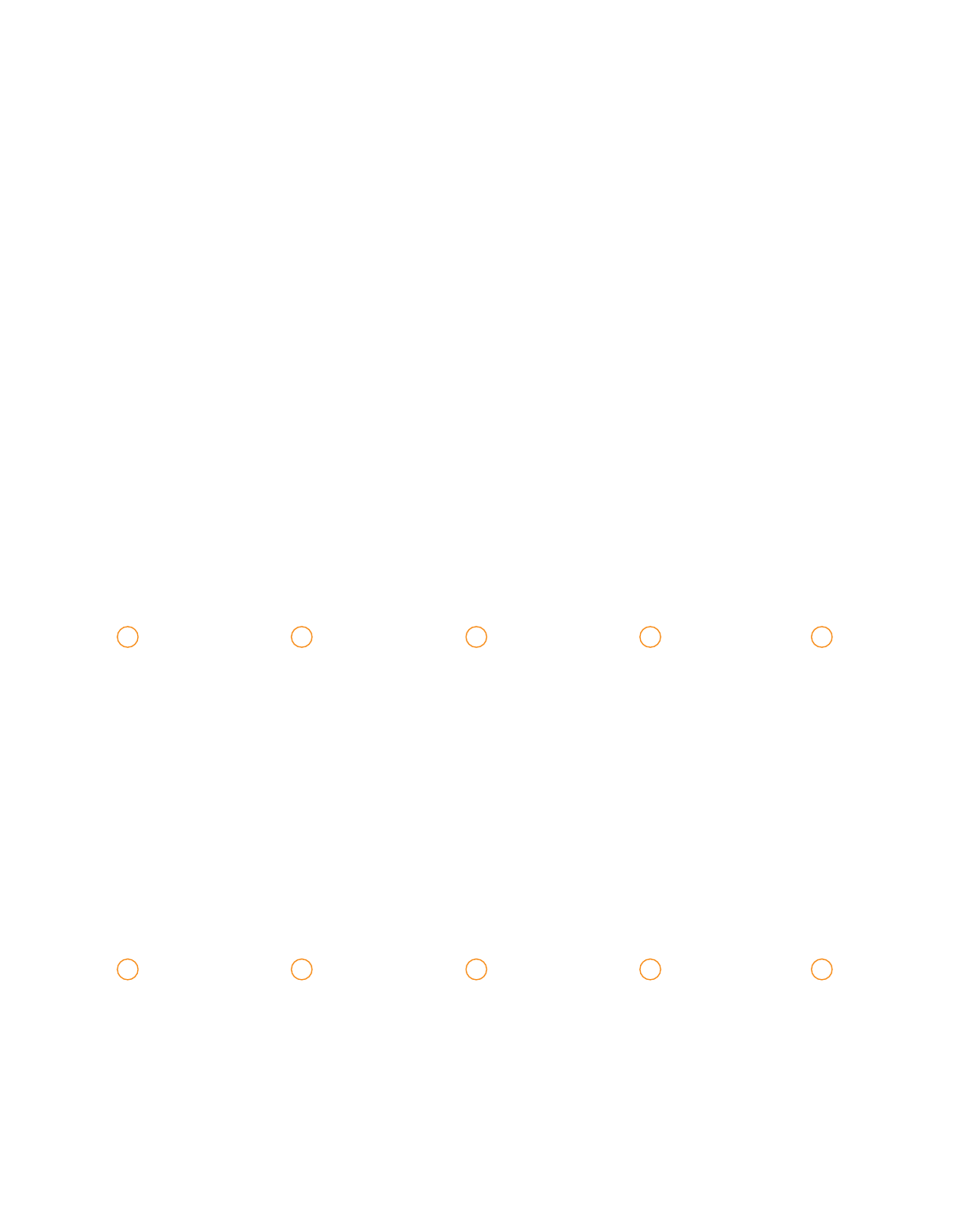## $\Box$  $\Box$

 $\begin{matrix} 0 & 0 \\ 0 & 0 \end{matrix}$ 

 $\bigcirc$ 

 $\begin{array}{c} \circ \\ \circ \circ \end{array}$ 

 $\bigcirc$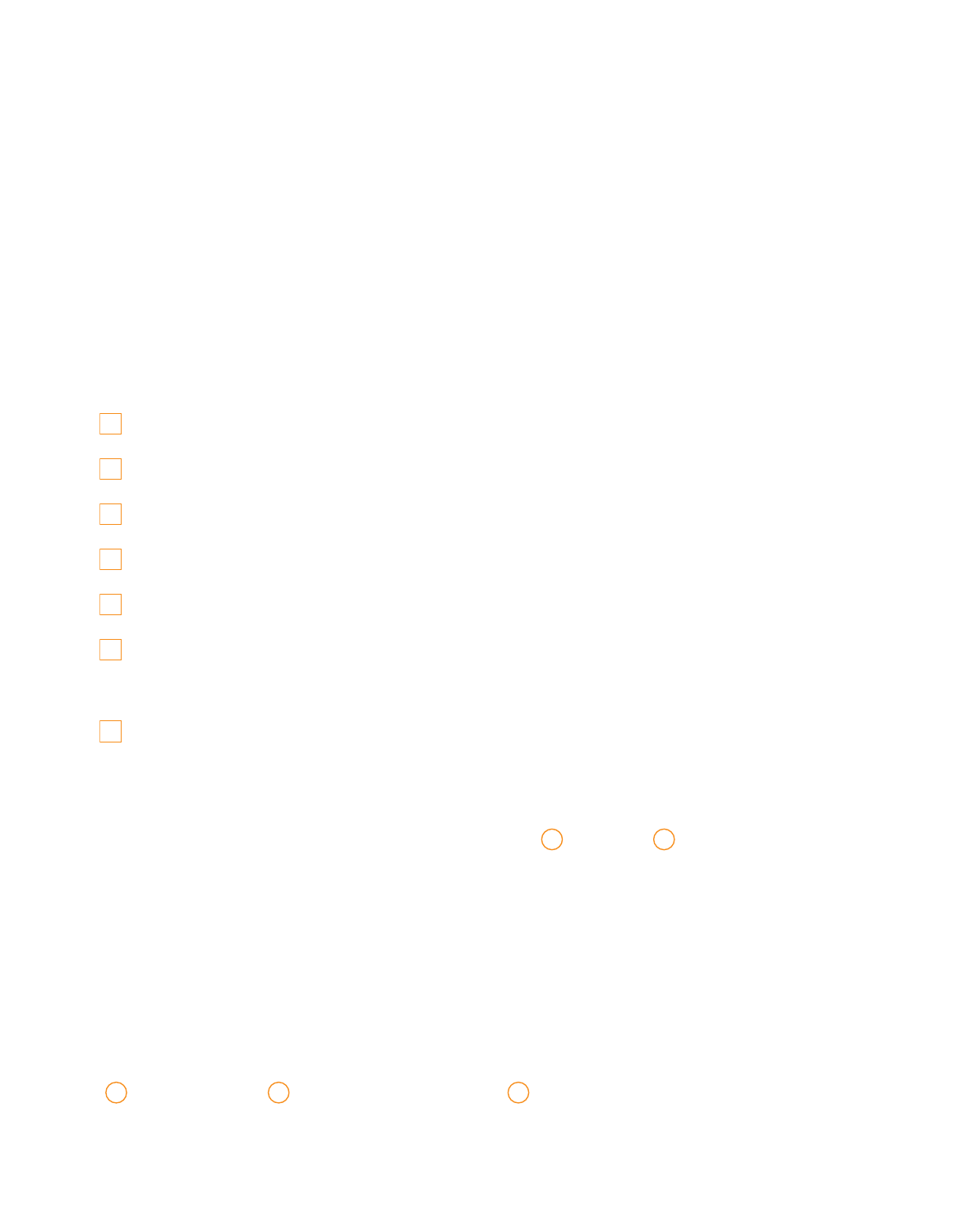$\overline{O}$  $\bigcirc$ 

 $\bigcirc$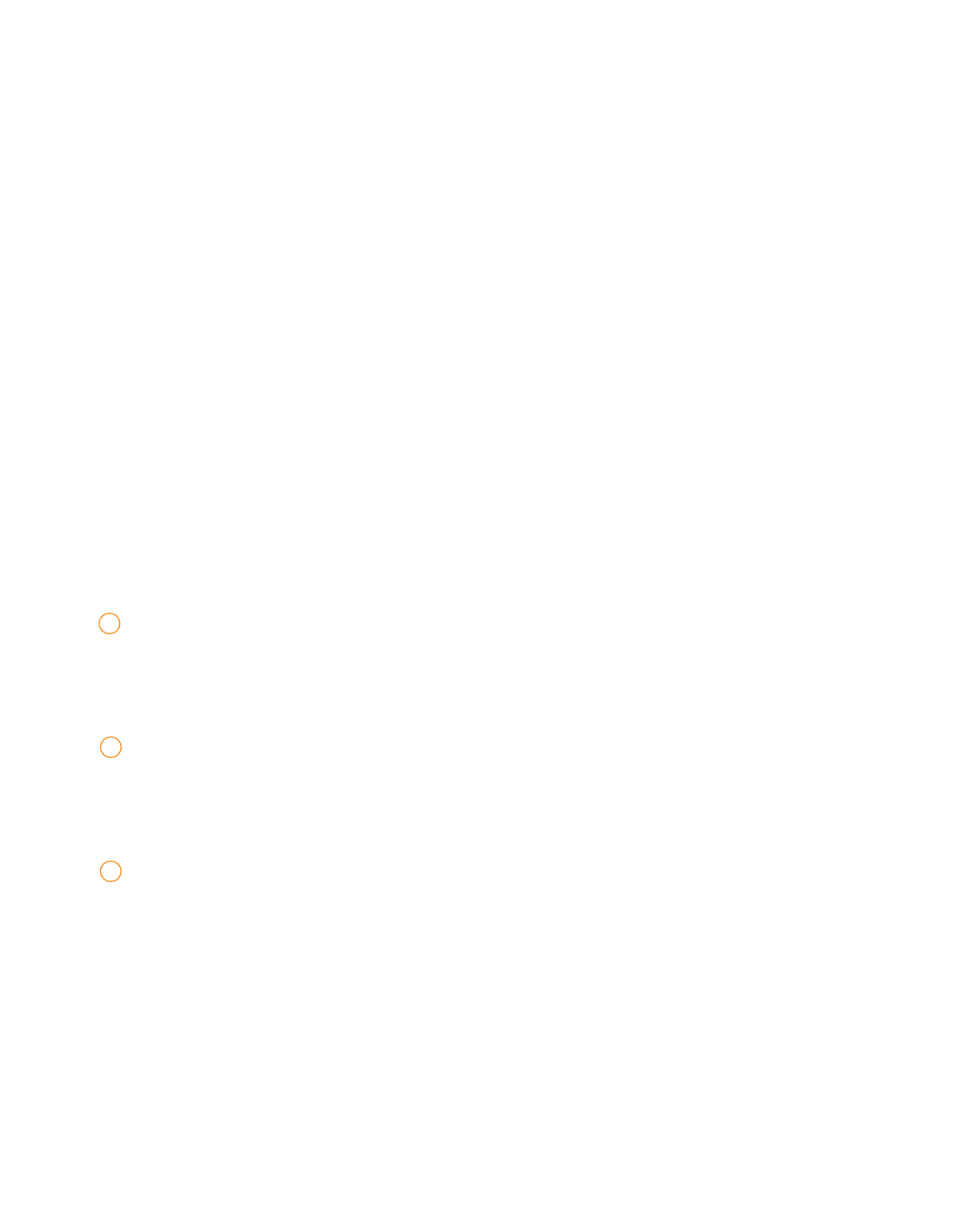# **California Advance Health Care Directive**

This form lets you have a say about how you want to be cared for if you get very sick.

This form has 3 parts. It lets you:

#### **Part 1:** Choose a medical decision maker, Page 3

A medical decision maker is a person who can make health care decisions for you if you are too sick to make them yourself.

#### Make your own health care choices, Page 6 **Part 2:**



#### Part 3: Sign the form, Page 11

The form must be signed before it can be used.



You can fill out Part 1, Part 2, or both.

Fill out only the parts you want. Always sign the form in Part 3.

2 witnesses need to sign on Page 12, or a notary on Page 13.



Copyright © The Regents of the University of California, 2016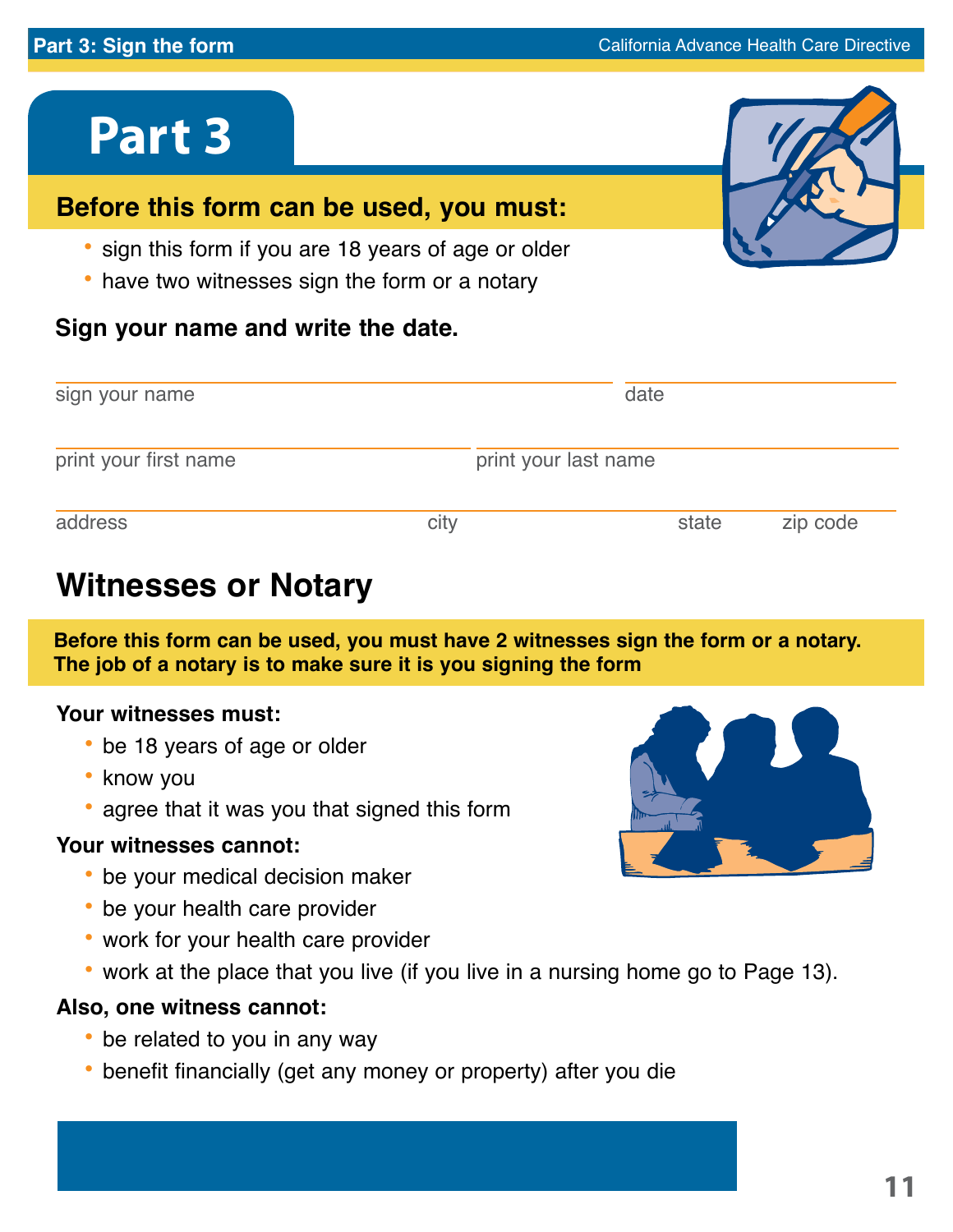## **Part 3: Sign the form**

## **Have your witnesses sign their names and write the date.**

By signing, I promise that **signed the signed this form.** 

(name of the person signing this form)

They were thinking clearly and were not forced to sign it.

I also promise that:

- **•** I know this person and they could prove who they were.
- **•** I am 18 years of age or older
- **•** I am not their medical decision maker
- **•** I am not their health care provider
- **•** I do not work for their health care provider
- **•** I do not work where they live

**One** witness must also promise that:

- **•** I am not related to them by blood, marriage, or adoption
- **•** I will not benefit financially (get any money or property) after they die

#### **Witness #1**

| sign your name                                                                                          |      |                      | date                           |          |  |
|---------------------------------------------------------------------------------------------------------|------|----------------------|--------------------------------|----------|--|
| print your first name                                                                                   |      | print your last name |                                |          |  |
| address                                                                                                 | city |                      | state                          | zip code |  |
| Witness #2                                                                                              |      |                      |                                |          |  |
| sign your name                                                                                          |      |                      | date                           |          |  |
| print your first name                                                                                   |      | print your last name |                                |          |  |
| address                                                                                                 | city |                      | state                          | zip code |  |
| You are now done with this form.                                                                        |      |                      |                                |          |  |
| Share this form with your family, friends, and medical                                                  |      |                      |                                |          |  |
| providers. Talk with them about your medical wishes.<br>To learn more go to www.prepareforyourcare.org. |      |                      | Developed by<br><b>PRFPARF</b> |          |  |



**12**

for your care